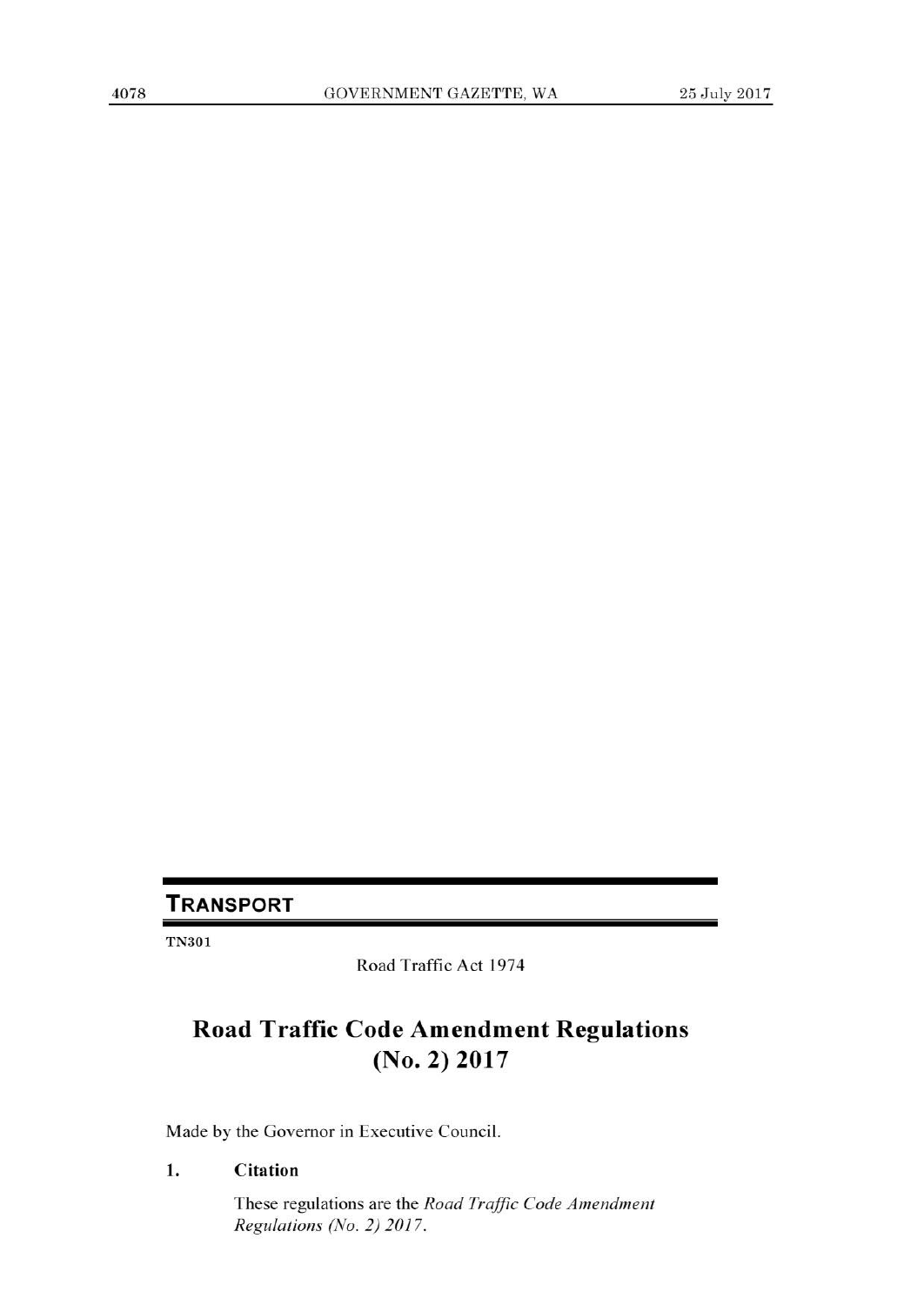#### 2. **Commencement**

These regulations come into operation as follows —

- (a) regulations 1 and  $2$  on the day on which these regulations are published in the Gazette;
- (b) the rest of the regulations  $-$  on the day 6 weeks after that day.

#### 3. **Regulations amended**

These regulations amend the *Road Traffic Code 2000.* 

#### **4. Regulation 9 amended**

- (1) Delete regulation 9(la), (2) and (2a) and insert:
	- (1A) A person who commits an offence against Part 16 Division 2 or regulation 244 is liable  $-$ 
		- (a) for a first offence, to a minimum penalty of the number of penalty units that could be imposed as a modified penalty for the particular offence and a maximum penalty of 56 penalty units *(56* PU); and
		- (b) for a subsequent offence, to a minimum penalty of the number of penalty units that could be imposed as a modified penalty for the particular offence and a maximum penalty of 84 penalty units (84 PU).
	- (1B) For the purposes of subregulation (1A)(b), an offence is regarded as a subsequent offence if the person by whom it is committed has previously committed an offence of any kind against Part 16 Division 2 or regulation 244.
		- (2) Except as provided in subregulation (1A), a person who commits an offence against these regulations is  $liable -$ 
			- (a) for a first offence, to a penalty not exceeding 64 penalty units (64 PU); and
			- (b) for a subsequent offence, to a penalty not exceeding 96 penalty units (96 PU).
- (2) In regulation 9(3) after "committed an offence" insert:

of any kind